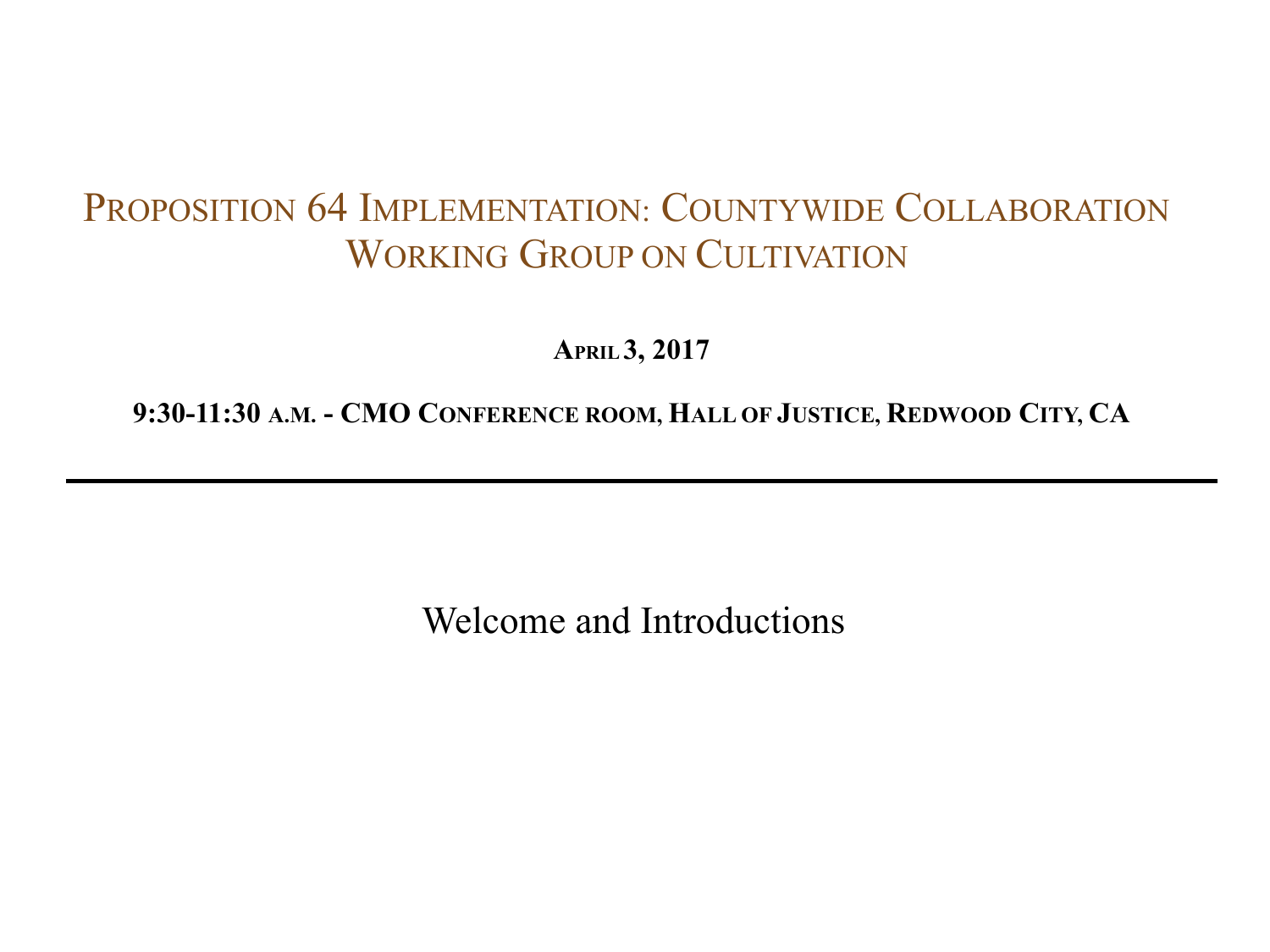# Countywide Collaborative Goals

*While individual jurisdictions may make very different decisions about what activities to license and what activities to ban, this effort can:*

- Provide sufficient information concerning cannabis legalization and potential impacts to facilitate informed decisions by policymakers.
- Ensure that where local permits are issued, they are issued in accordance with State law.
- Coordinate common regulatory frameworks to ease local enforcement.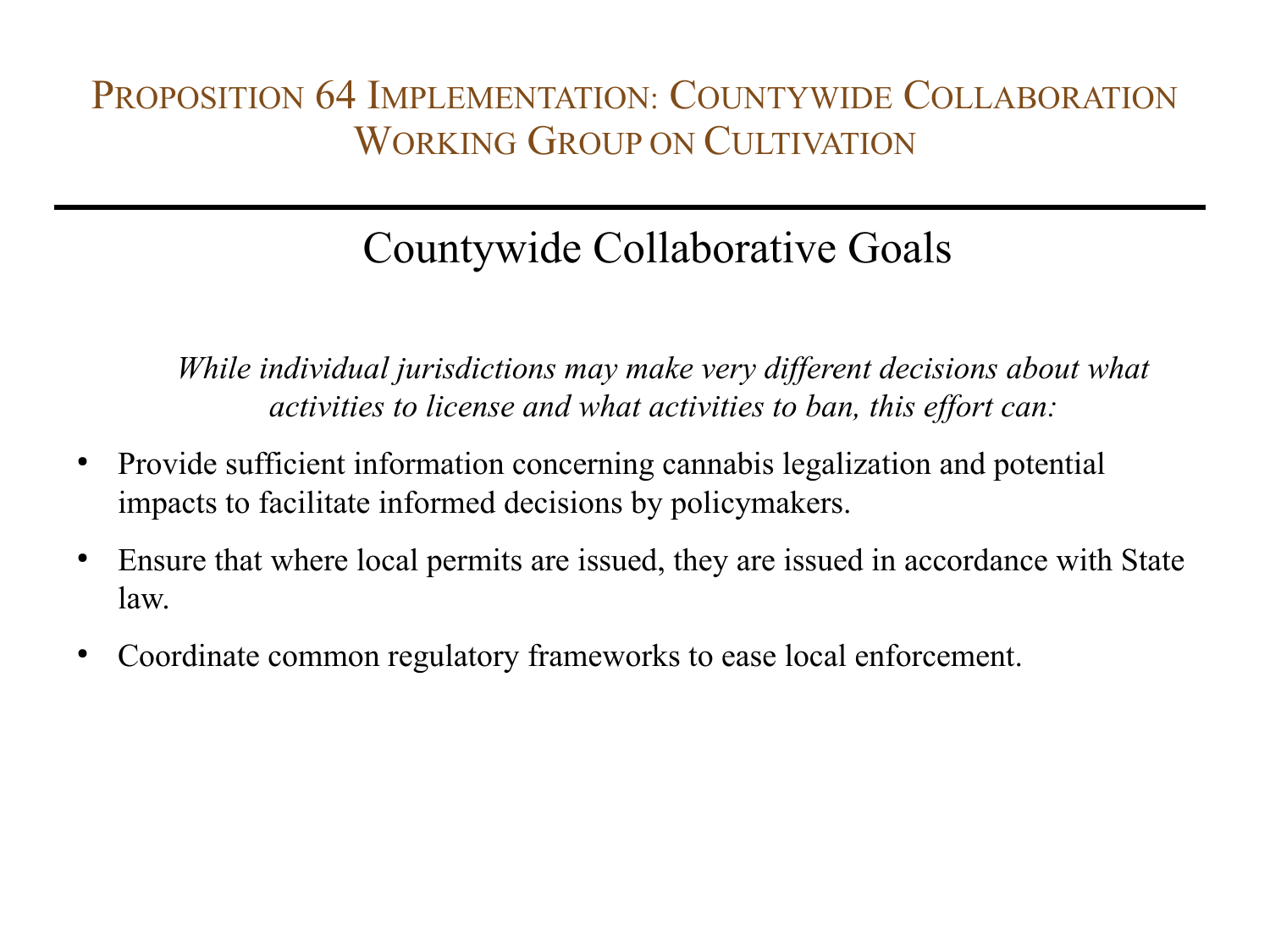# Federal Framework:

- US Controlled Substances Act (CSA) classifies marijuana as a Schedule I drug with no medical use
- Because it is a controlling federal law, marijuana activities allowed under state law are still prohibited by the CSA
- However, Obama administration had a handsoff approach, guided by 2013 DOJ Cole Memo and 2014 FinCEN (Treasury) guidance
- While Trump administration has indicated a harder-line against recreational marijuana, medicinal marijuana may see a continuation of current Federal policy
- The upcoming Federal budget may signal any shift in enforcement with the inclusion/exclusion/expansion of the Rohrabacher-Farr Amendment, which has prohibited DOJ spending to interfere with state medical marijuana laws

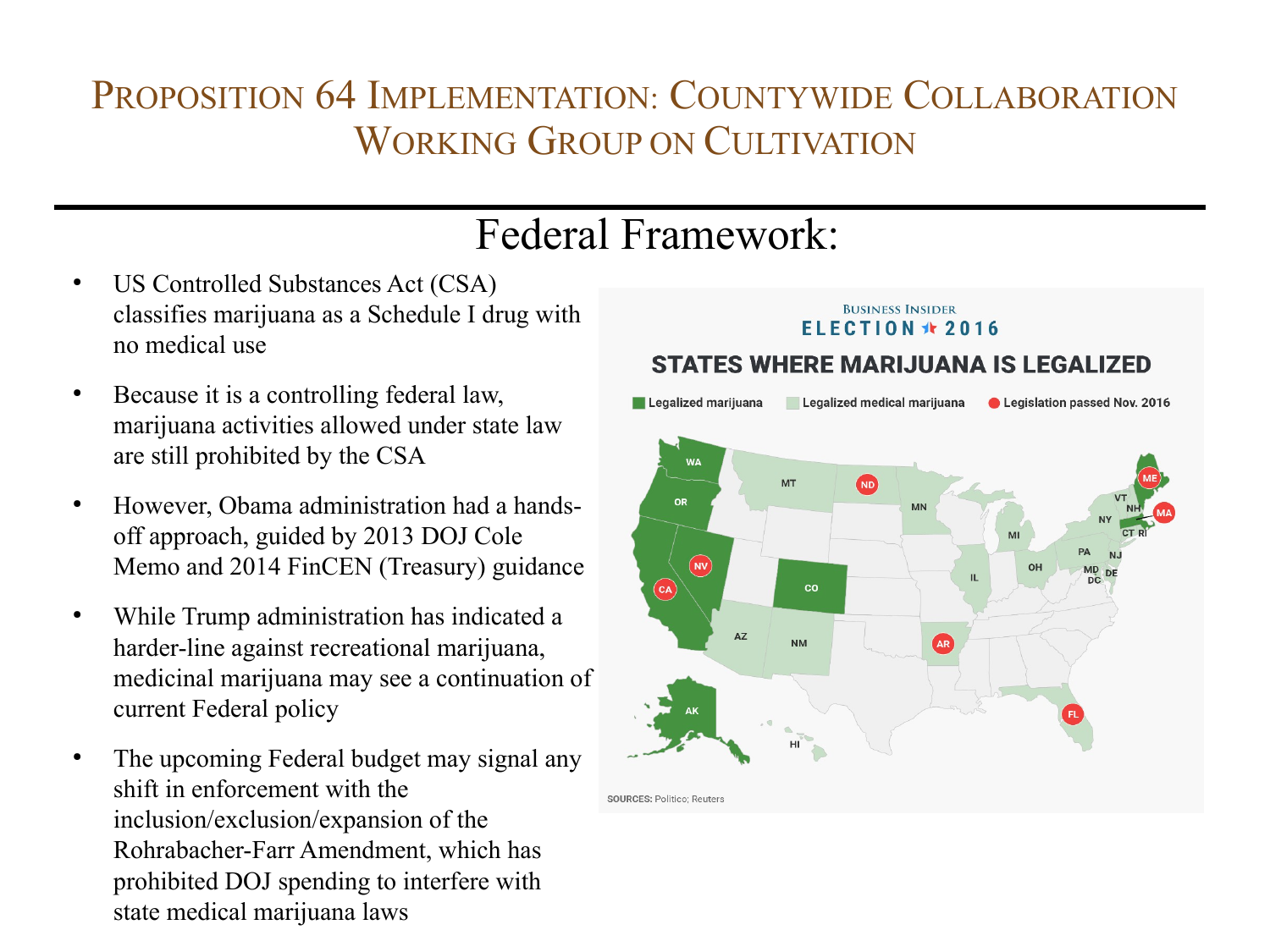Prop 215 (1996): Compassionate Care Act

• Exempted from criminal prosecution *patients and caregivers who possess or cultivate marijuana*, if recommended by physician.

> Medical Marijuana Program Act (2004)

● Laid out rules for the cultivation of medical marijuana by (nonprofit) *collectives and*  **cooperatives.** Pending Legislation?

# State Legal Framework:

Medical Cannabis Safety & Regulation Act (2015):

- AB 266: Legalized "commercial cannabis activity" *pursuant to a state medical marijuana license*, allowed *for-profit business* to obtain licenses, created 17 different licenses related to cultivation, manufacturing, distribution, and transportation (to be implemented by January 1, 2018).
- AB 243: Included regulations intended to address environmental conerns associated with cultivation. Allowed local jurisdictions to enact further regulations, including complete ban on cultivation within borders. Required license/permit at local level.
- SB 654: Exempted small-scale cultivation by patients and caregivers from licensure scheme. Prohibited cultivation within 600 feet of a school. Established "track and trace" program.

### Prop 64 (2016): Adult Use of Marijuana Act

- Preserved existing medical marijuana laws and created *a parallel system for non-medical marijuana*.
- *Requires state licenses for commercial cultivation*, manufacturing, testing, retail, or distribution (to be implemented by January 1, 2018).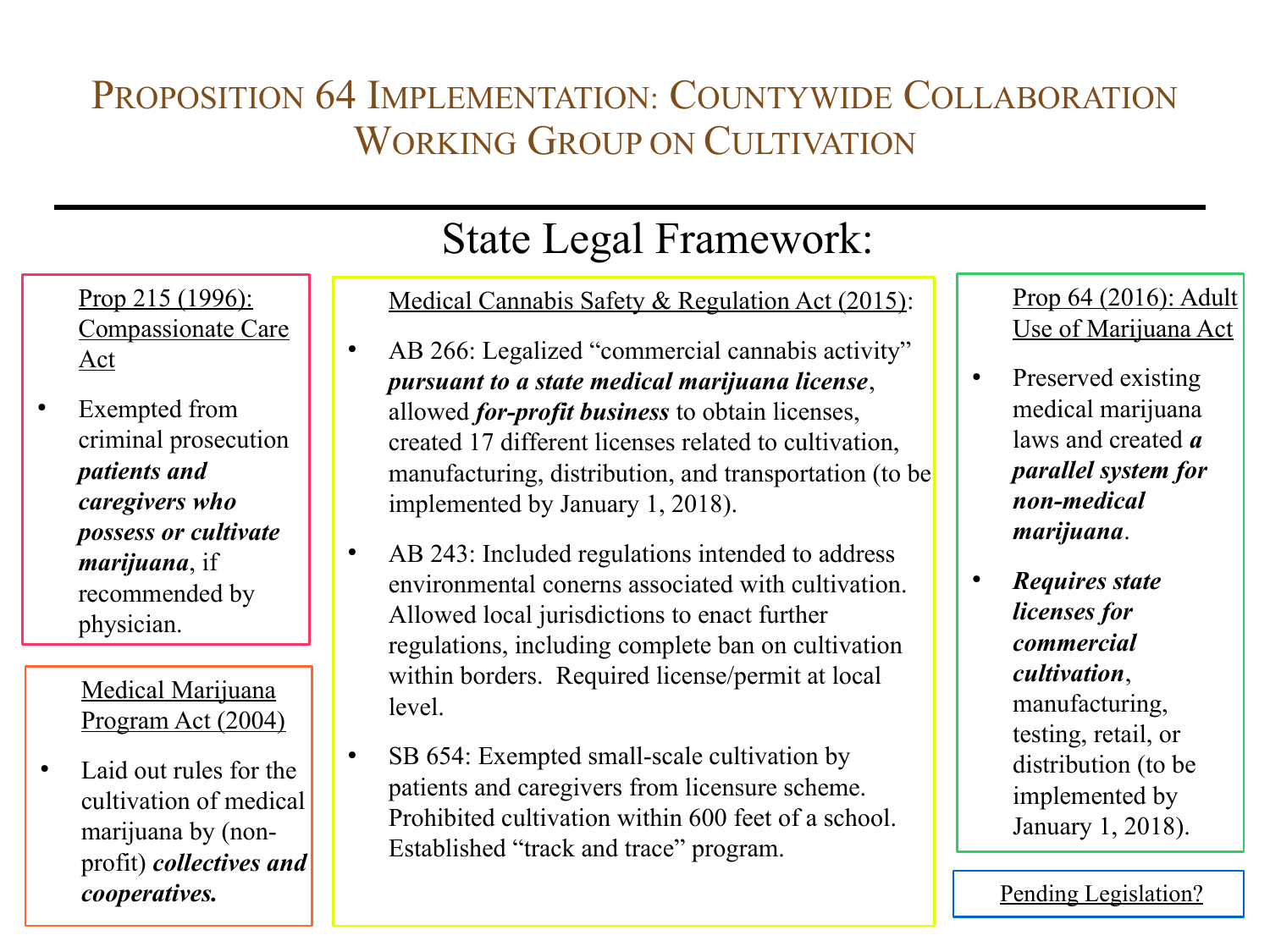# State Regulatory Process:

### Medical Marijuana Industry to Be Regulated by Multiple State Agencies

| <b>Regulatory Agency</b>                     | <b>Primary Responsibilities</b>                                                             |
|----------------------------------------------|---------------------------------------------------------------------------------------------|
| <b>Bureau of Medical Cannabis Regulation</b> | License medical marijuana distributors, transporters, testing facilities,<br>and retailers. |
| Department of Food and Agriculture           | License and regulate medical marijuana growers.                                             |
| Department of Public Health                  | License and regulate producers of edible marijuana products.                                |
| State Water Resources Control Board          | Regulate the environmental impacts of marijuana growing on water<br>quality.                |
| Department of Fish and Wildlife              | Regulate environmental impacts of marijuana growing.                                        |
| Department of Pesticide Regulation           | Regulate pesticide use for growing marijuana.                                               |

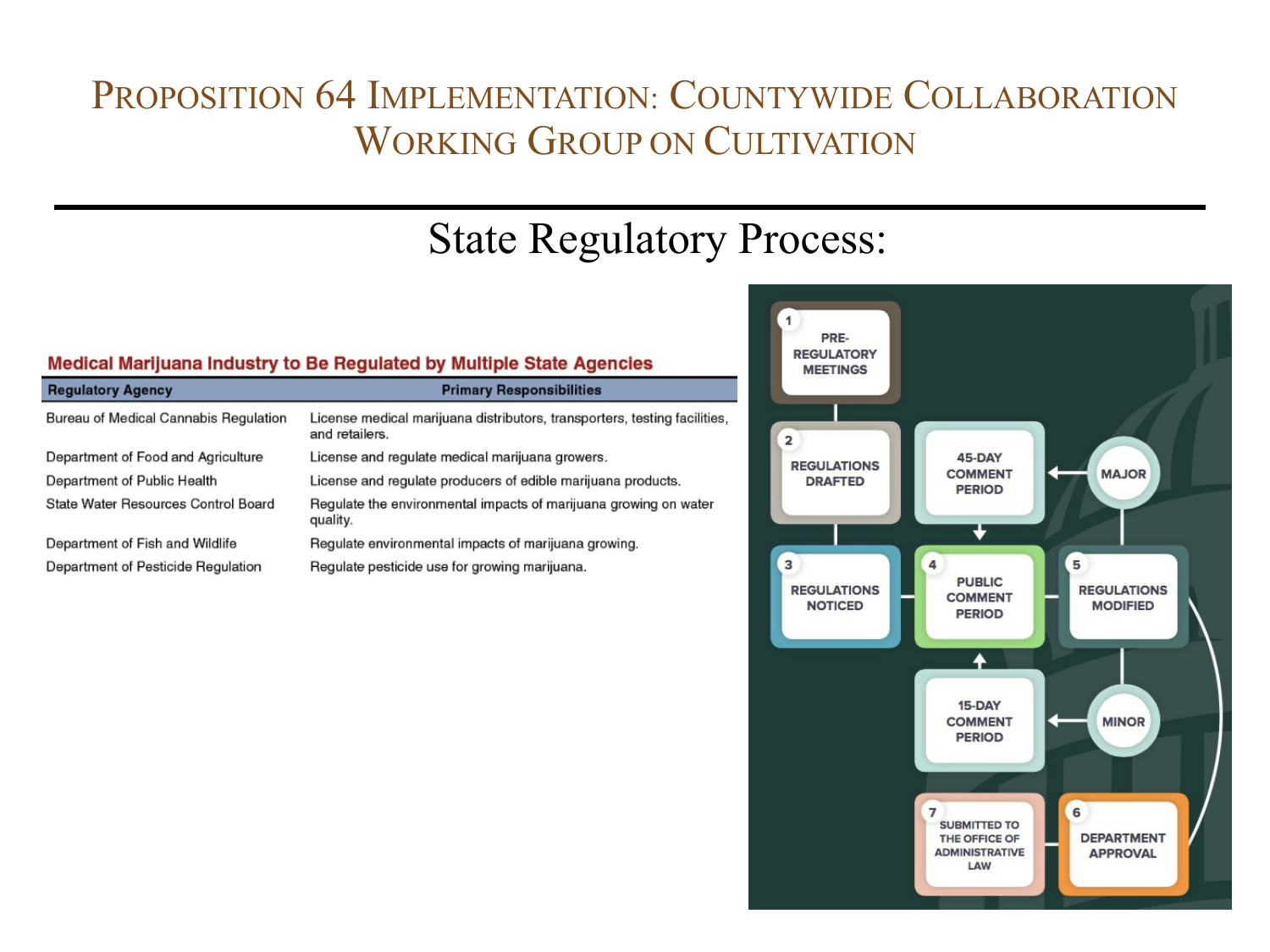

This graphic illustrates the movement of cannabis and cannabis products through the state agencies responsible for regulating cannabis.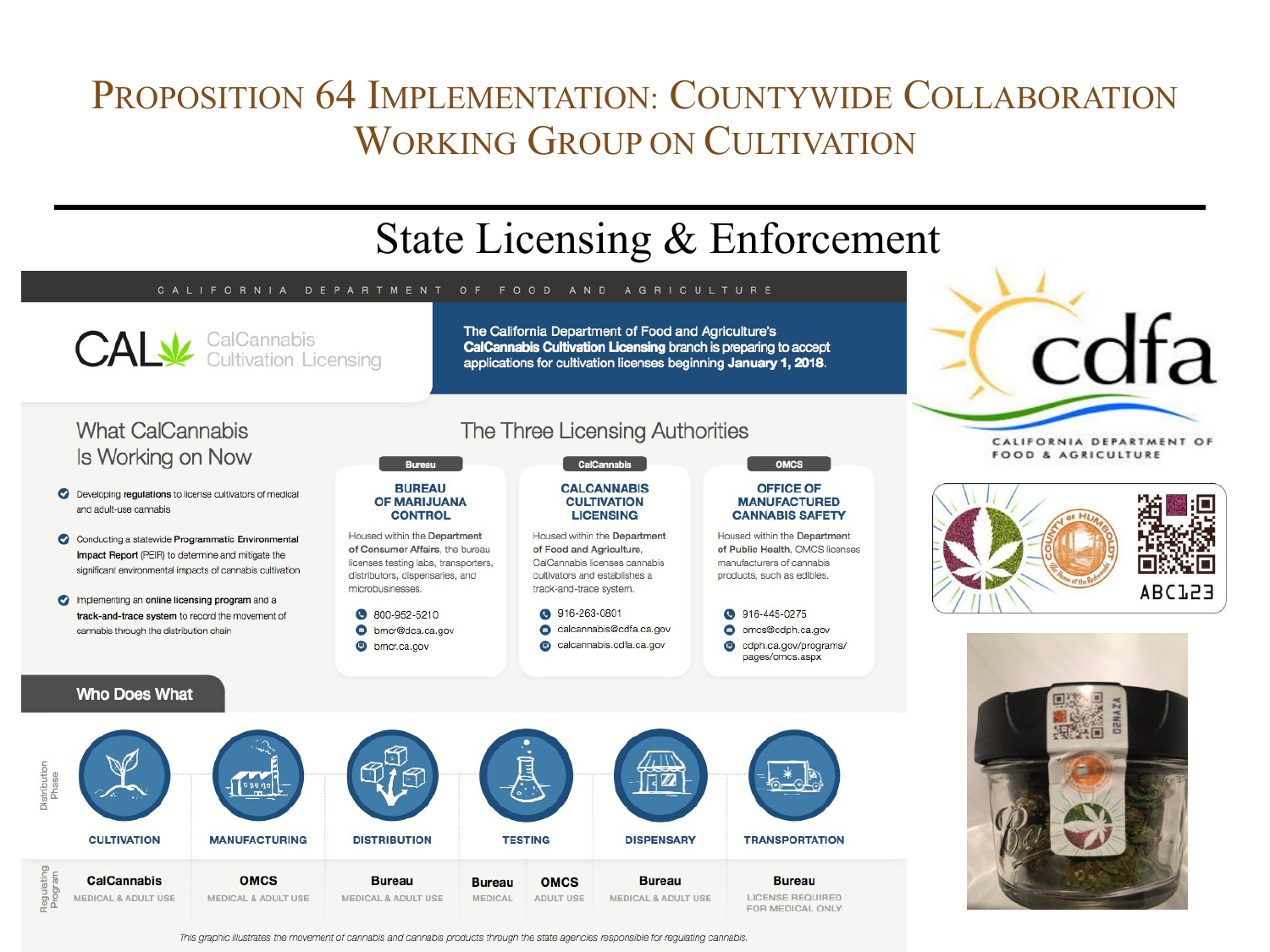## State Licensing

### **Application Requirements**

#### The MCRSA requires cultivators to submit the following for license applications:

- · Board of Equalization seller's permit number
- · Proof of fingerprinting submission to the California Department of Justice
- · Copy of a local license, permit or other authorization from a local jurisdiction to cultivate
- · A cultivation plan detailing grow site dimensions, chemical use protocols, water source and storage, waste removal plan, security protocols, inventory tracking procedures, quality control procedures, product storage and labeling
- · Proof of the legal right to occupy the proposed cultivation site
- Proof of a bond in the amount of \$25,000
- · If applicable, a copy of a valid Fish and Game Code section 1602 streambed alteration agreement or written verification from the Department of Fish and Wildlife that a streambed alteration agreement is not required
- · If applicable, approval of water diversion and water rights
- · If applicable, a certificate of rehabilitation for a conviction

### The MCRSA also requires an applicant to attest to the following:

- · A license is only valid for the single, identified location
- · The proposed location is located beyond a 600-foot radius from a school.
- · The applicant is not a licensed retailer of alcoholic beverages
- · The applicant is an "agricultural employer"
- · For an applicant with 20 or more employees, the applicant will enter into a Labor Peace Agreement
- · Under penalty of perjury, the information in the application is complete, true and accurate; the applicant has read and is familiar with all applicable laws and regulations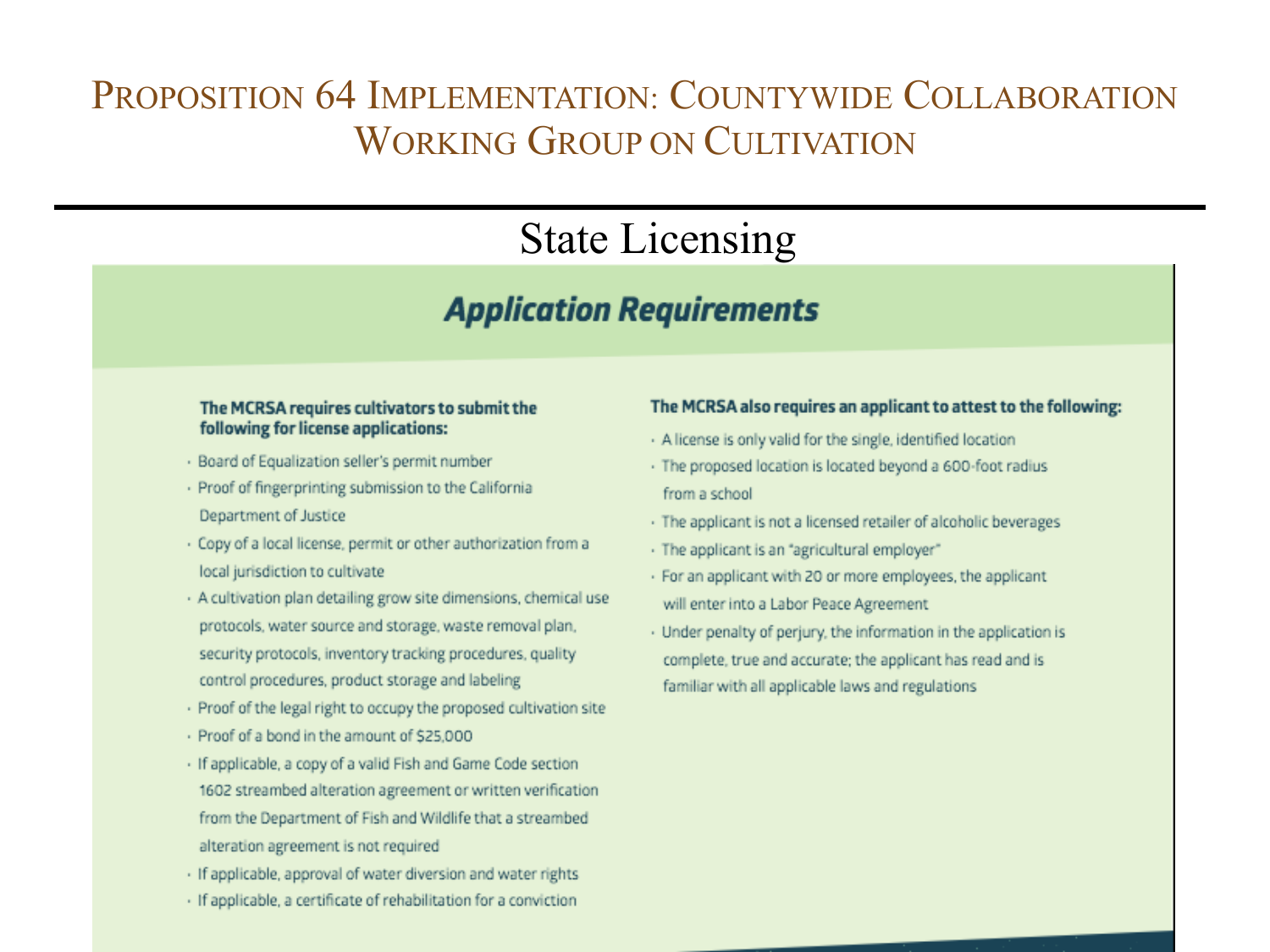# Local Framework

| CDFA PUBLIC INTEREST SURVEY RESULTS – LICENSE TYPE BY COUNTY - FINAL |    |   |  |             |                 |       |                 |    |    |  |     |       |    |    |              |
|----------------------------------------------------------------------|----|---|--|-------------|-----------------|-------|-----------------|----|----|--|-----|-------|----|----|--------------|
|                                                                      |    |   |  |             | 2A              | $-2B$ | $\vert 3 \vert$ | 3A | 3B |  | 6/7 | $8 -$ |    |    | <b>TOTAL</b> |
| <b>San Mateo</b>                                                     | 10 | 9 |  | $\mathbf b$ | 12 <sup>2</sup> |       |                 |    |    |  | 6   |       | 14 | 11 | 119          |

<sup>&#</sup>x27;Yes' or 'No'?

If 'No', then Board or Council should explicitly prohibit potential operators, per Proposition 64:

Medical Cannabis Safety & Regulation Act (2015)

State licenses requires local permit. Therefore, inaction is an effective ban, except for medicinal delivery which must be explicitly prohibited.

### Prop 64 (2016): Adult Use of Marijuana Act

- No state license will be issued if prohibited by local ordinance, allows complete ban of commercial activities. Unlike license for medical marijuana, local license is *not* required for stateissued license. Thus, no local action could result in state issuance of licenses within a jurisdiction.
- Local jurisdiction *cannot ban* lawful transportation or delivery of marijuana through their jurisdiction.
- Local jurisdiction *cannot ban* personal cultivation (up to 6 plants for personal use), but may regulate.
- If 'Yes', then under what conditions?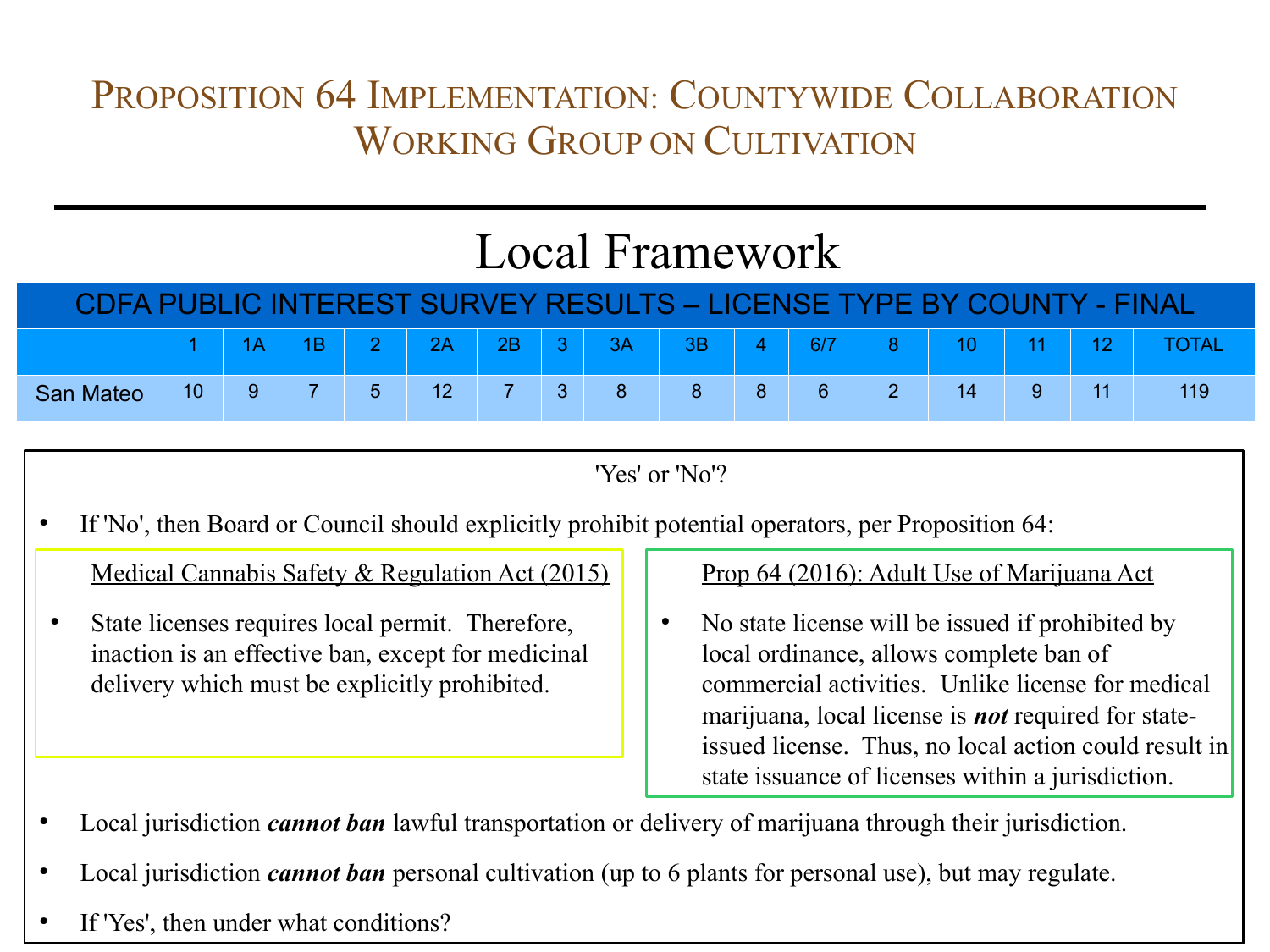|           | <b>Working Groups</b>                     |           |                                                               |           |                                              |           |                                      |  |  |  |
|-----------|-------------------------------------------|-----------|---------------------------------------------------------------|-----------|----------------------------------------------|-----------|--------------------------------------|--|--|--|
|           | Cultivation:                              |           | Manufacturing:                                                |           | Dispensaries &                               |           | <u>Revenue:</u>                      |  |  |  |
|           | License Types 1, 1A, 1B,                  | $\bullet$ | License Types $6, 7, 8, 12$                                   |           | Sales:                                       | $\bullet$ | Revenue options                      |  |  |  |
|           | 2, 2A, 2B, 3, 3A, 3B, 4, 5,<br>5A, 5B, 12 | $\bullet$ | <b>Extraction Process Guidelines</b>                          | $\bullet$ | License Types 10, 11, 12                     | $\bullet$ | Revenue estimating                   |  |  |  |
|           | <b>Personal Cultivation</b>               | $\bullet$ | Fire inspection - Extraction Room                             | $\bullet$ | <b>Delivery Sales</b>                        | $\bullet$ | State funding                        |  |  |  |
|           | Set-backs                                 |           | Construction, Gas Detection,<br>Exhaust, & Electrical Systems |           | Set-backs/Siting                             | $\bullet$ | Cash payments                        |  |  |  |
|           | Permit saturation                         | $\bullet$ | Product testing and labelling                                 | $\bullet$ | Permit saturation                            | $\bullet$ | FinCEN Guidelines/Banking            |  |  |  |
|           | Odor Control                              | $\bullet$ | <b>Track and Trace</b>                                        |           | <b>Inspection Programs</b>                   | $\bullet$ | Security concerns                    |  |  |  |
|           | Hazardous Waste                           | $\bullet$ | Permit saturation                                             | $\bullet$ | Product testing and labelling                | $\bullet$ | Predicting regulatory costs $\&$     |  |  |  |
| $\bullet$ | <b>Agricultural Protection</b>            | $\bullet$ | Waste Disposal                                                |           | Track and Trace                              |           | identifying non-recoverable<br>costs |  |  |  |
|           | Hemp                                      | $\bullet$ | <b>Applicant Screening</b>                                    |           | Permit saturation                            |           |                                      |  |  |  |
|           | <b>Applicant Screening</b>                | $\bullet$ | Permit application process $\&$                               | $\bullet$ | <b>Applicant Screening</b>                   |           |                                      |  |  |  |
|           | Permit application process<br>& frequency | $\bullet$ | frequency<br>Security concerns                                | $\bullet$ | Permit application process $\&$<br>frequency |           |                                      |  |  |  |
|           | Security concerns                         |           |                                                               | $\bullet$ | Security concerns                            |           |                                      |  |  |  |
|           | Pesticides                                |           |                                                               |           |                                              |           |                                      |  |  |  |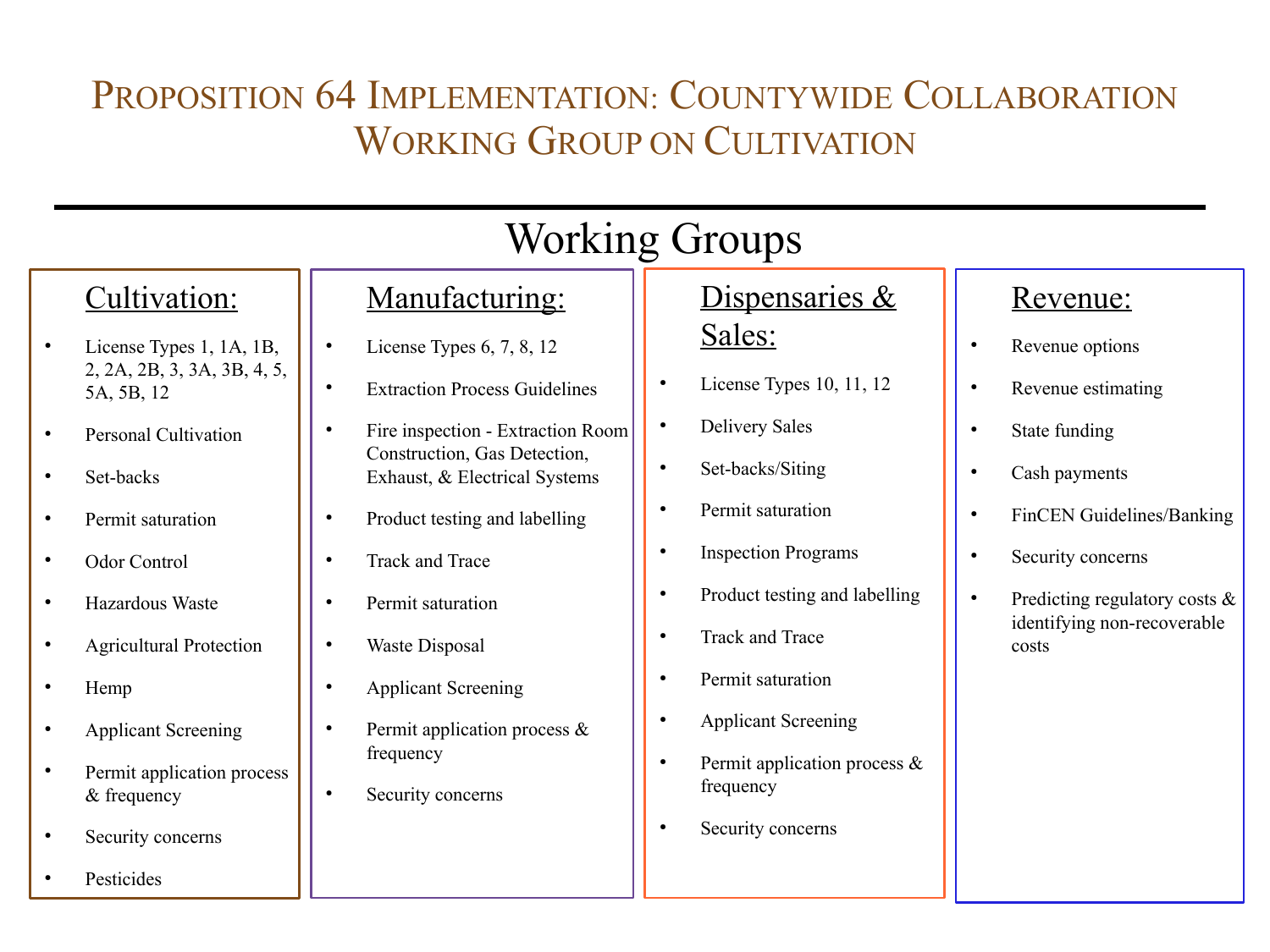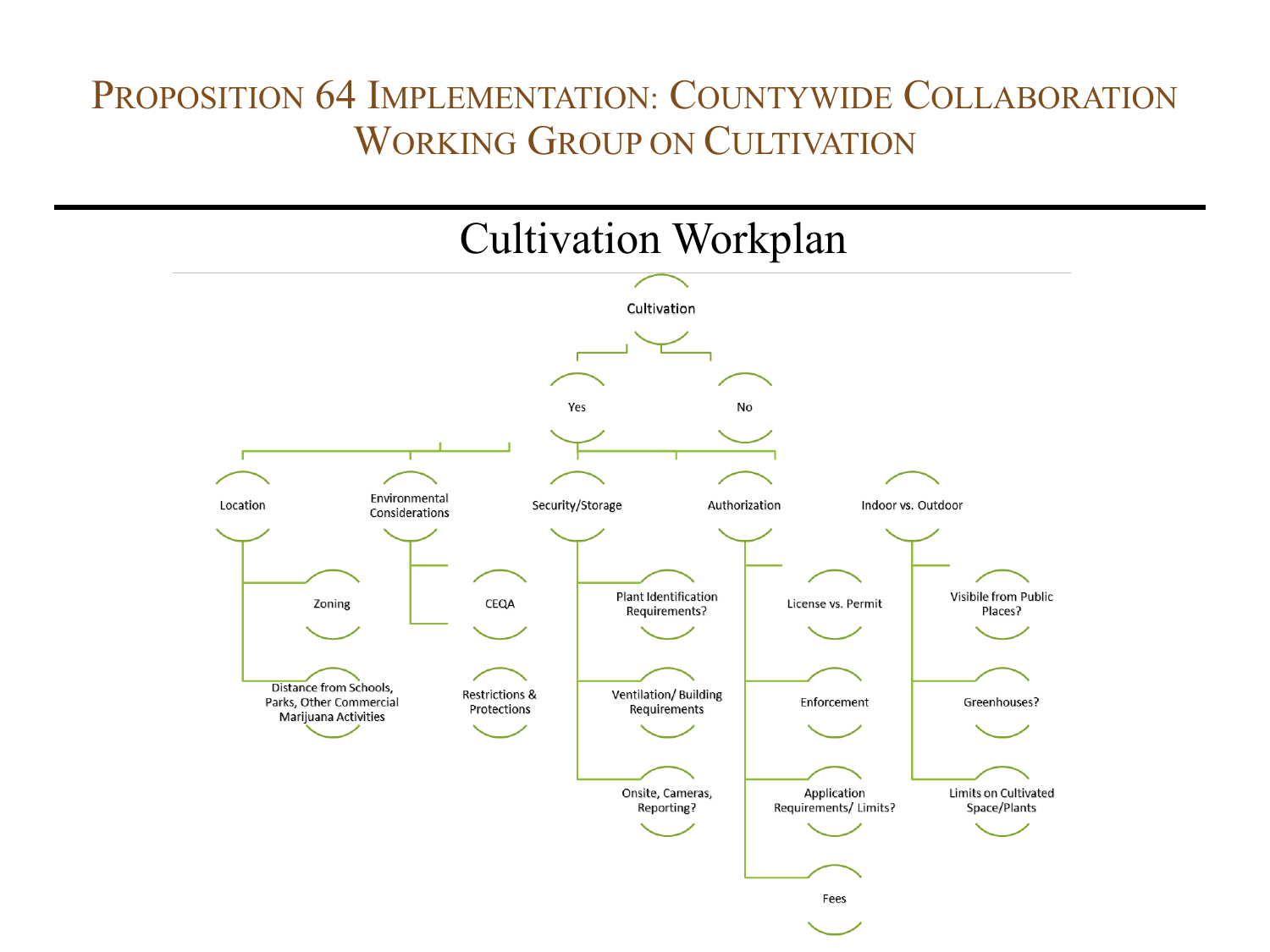# Cultivation Workplan

|           | <b>Cultivation Licenses:</b>                                                                                   |  |             |
|-----------|----------------------------------------------------------------------------------------------------------------|--|-------------|
|           | Type 1 – Cultivation; Specialty outdoor; Small (No artificial light, $\leq$ 5k sq ft or up to 50 plants)       |  |             |
| $\bullet$ | Type $1A$ – Cultivation; Specialty indoor; Small (Exclusively artificial light, $\leq 5k$ sq ft)               |  | Personal C  |
| $\bullet$ | Type 1B – Cultivation; Specialty mixed light; Small (Natural & supplemental artificial light, $\leq$ 5k sq ft) |  | Set-backs   |
| $\bullet$ | Type $2$ – Cultivation; Outdoor; Small (No artificial light, 5,001-10 $k$ sq ft)                               |  | Permit sat  |
| $\bullet$ | Type $2A$ – Cultivation; Indoor; Small (Exclusively artificial light, 5,001-10 $k$ sq ft)                      |  | Odor Cont   |
| $\bullet$ | Type $2B$ – Cultivation; Mixed-light; Small (Natural & supplemental artificial light, 5,001-10sq ft)           |  | Hazardous   |
| $\bullet$ | Type 3 – Cultivation; Outdoor; Medium (No artificial light, 10,001-one acre)                                   |  | Agricultur  |
| $\bullet$ | Type 3A – Cultivation; Indoor; Medium (Exclusively artificial light, 10,001-22,000 sq ft)                      |  | Hemp        |
| $\bullet$ | Type $3B$ – Cultivation; Mixed-light; Medium (Natural & supplemental artificial light, 10,001-22,000 sq ft)    |  | Applicant   |
| $\bullet$ | Type 4 – Cultivation; Nursery (Cultivation solely as a nursery. May transport live plants.)                    |  | Permit app  |
| $\bullet$ | Type $12$ – Microbusiness (Cultivation on area < 10k sq ft. Not allowed for Type 5, 5A, and 5B)                |  | $&$ frequen |
|           | No issue until January 1, 2023:                                                                                |  | Security co |
| $\bullet$ | Type 5 – Cultivation; Outdoor; Large (No artificial light, greater than one acre)                              |  | Pesticides  |
|           | Type 5A - Cultivation; Indoor; Large (Exclusively artificial light, greater than 22,000 sq ft)                 |  |             |
|           |                                                                                                                |  |             |

Type  $5B$  – Cultivation; Mixed-light; Large (Natural & supplemental artificial light, greater than 22,000 sq ft)

- **Pultivation**
- uration
- trol
- s Waste
- ral Protection
- **Screening**
- plication process  $\frac{1}{2}$
- oncerns
-